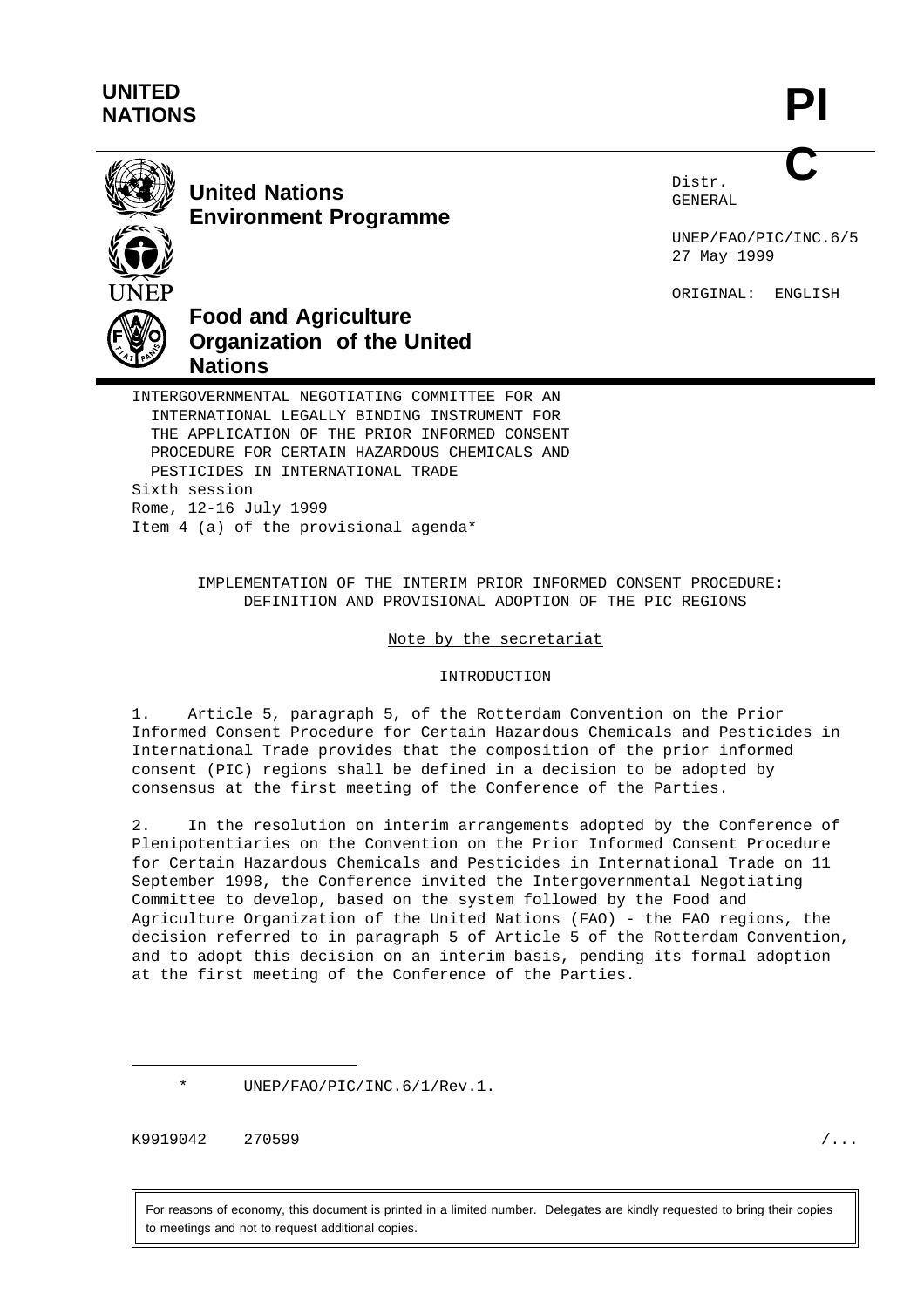UNEP/FAO/PIC/INC.6/5 Page 2

3. The list of FAO member States by region for the purpose of elections to the FAO Council is given in annex I to the present note. Regional economic integration organizations that are members of FAO (currently only the European Community) do not appear in this listing, as their member States exercise the voting rights for these elections.

4. States that are not FAO members are listed in annex II.

#### ISSUES FOR CONSIDERATION BY THE INTERGOVERNMENTAL NEGOTIATING COMMITTEE

5. The Committee is invited to consider the composition of the PIC regions and, as appropriate, adopt a decision on PIC regions, in accordance with paragraph 5 of the resolution on interim arrangements, on an interim basis, pending its formal adoption at the first meeting of the Conference of Parties. In accordance with article 5, paragraph 5, of the Convention, the formal decision on the composition of PIC regions is to be adopted by consensus,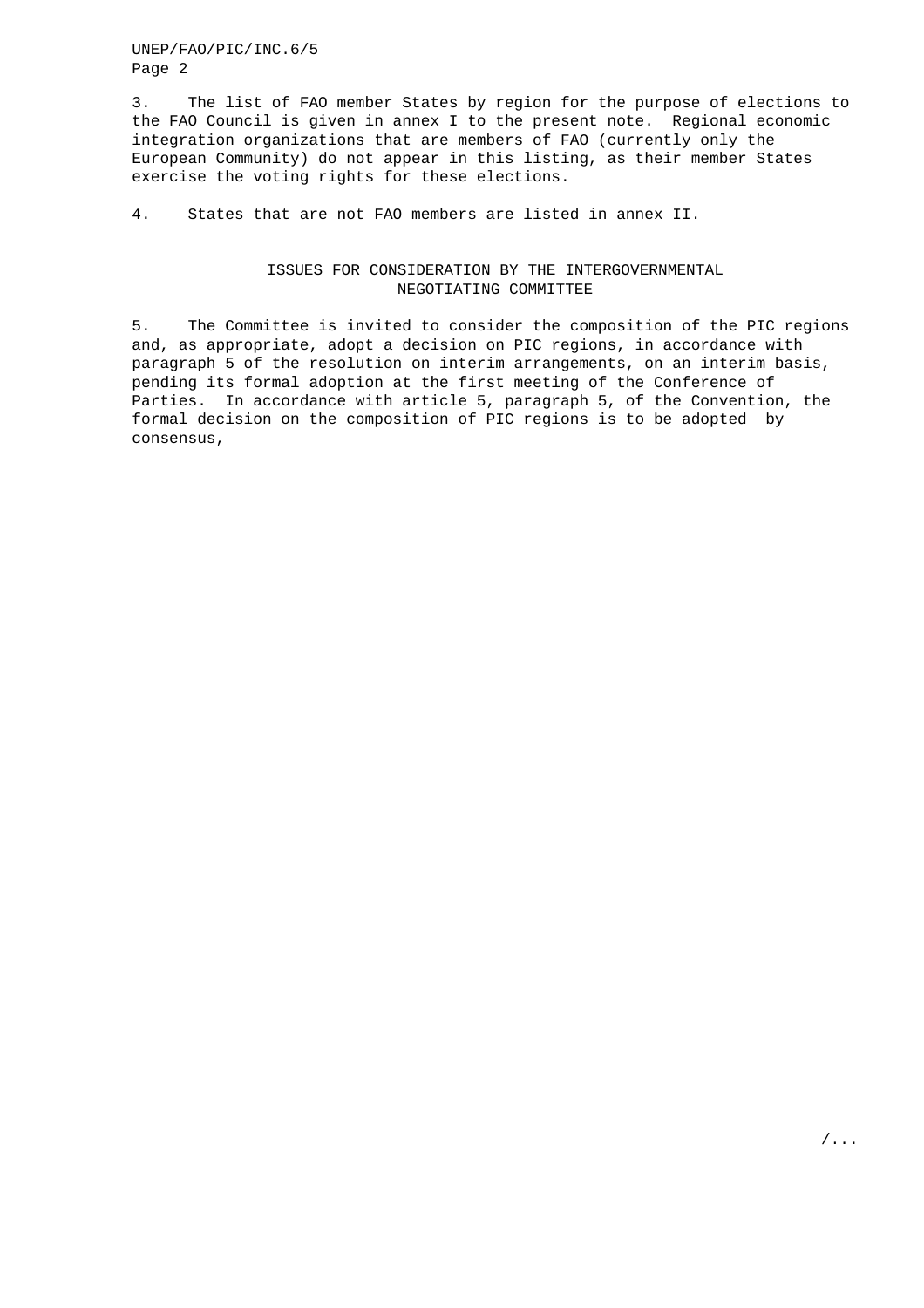### Annex I

## MEMBERS OF THE FOOD AND AGRICULTURE ORGANIZATION OF THE UNITED NATIONS (BY REGION)

### AFRICA

| Algeria                  | Liberia                     |
|--------------------------|-----------------------------|
| Angola                   | Madagascar                  |
| Benin                    | Malawi                      |
| Botswana                 | Mali                        |
| Burkina Faso             | Mauritania                  |
| Burundi                  | Mauritius                   |
| Cameroon                 | Morocco                     |
| Cape Verde               | Mozambique                  |
| Central African Republic | Namibia                     |
| Chad                     | Niger                       |
| Comoros                  | Nigeria                     |
| Congo                    | Rwanda                      |
| Côte d'Ivoire            | Sao Tome and Principe       |
| Democratic Republic      | Senegal                     |
| of the Congo             | Seychelles                  |
| Equatorial Guinea        | Sierra Leone                |
| Eritrea                  | South Africa                |
| Ethiopia                 | Swaziland                   |
| Gabon                    | Togo                        |
| Gambia                   | Tunisia                     |
| Ghana                    | Uqanda                      |
| Guinea                   | United Republic of Tanzania |
| Guinea-Bissau            | Zambia                      |
| Kenya                    | Zimbabwe                    |

ASIA

Bangladesh Bhutan Cambodia China Democratic People's Republic of Korea India Indonesia Japan Kazakhstan Laos

Lesotho

Malaysia Maldives Mongolia Myanmar Nepal Pakistan Philippines Republic of Korea Sri Lanka Thailand Viet Nam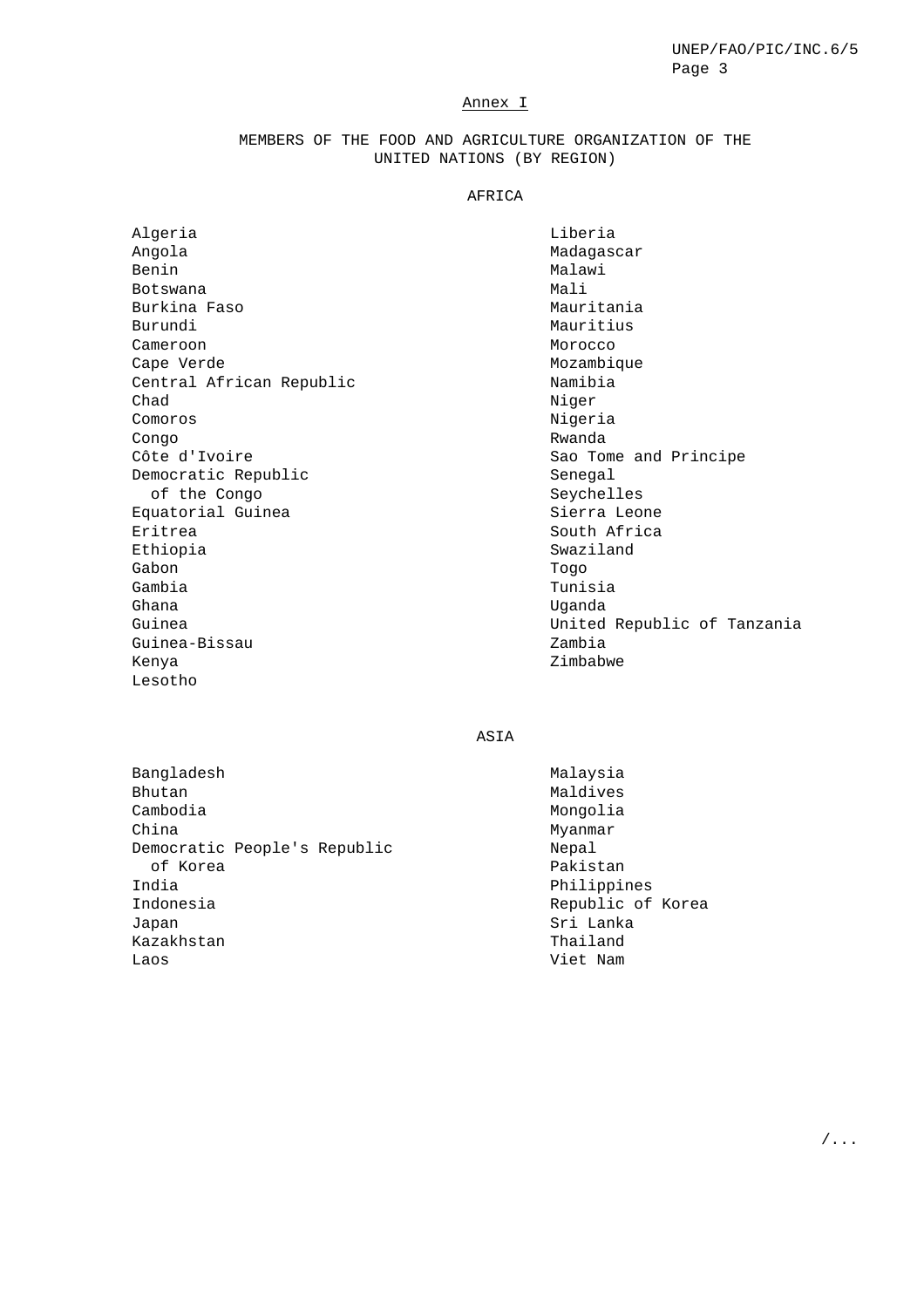UNEP/FAO/PIC/INC.6/5 Page 4

EUROPE\*

Albania Armenia Austria Azerbaijan Belgium Bosnia and Herzegovina Bulgaria Croatia Cyprus Czech Republic Denmark Estonia Finland France Georgia Germany Greece Hungary Iceland Ireland Israel Italy

Latvia Lithuania Luxembourg Malta Netherlands Norway Poland Portugal Romania Republic of Moldova Slovakia Slovenia Spain Sweden Switzerland The former Yugoslav Republic of Macedonia Turkey United Kingdom of Great Britain and Northern Ireland Yugoslavia

\* The European Community is not included as, under rule XLIV, paragraph 2, of the General Rules of the Organization, member organizations shall not participate in voting for elections to the Council.

LATIN AMERICA AND THE CARIBBEAN

Antigua and Barbuda Argentina Bahamas Barbados Belize Bolivia Brazil Chile Colombia Costa Rica Cuba Dominica Dominican Republic Ecuador El Salvador Grenada Guatemala

Guyana Haiti Honduras Jamaica Mexico Nicaragua Panama Paraguay Peru Saint Kitts and Nevis Saint Lucia Saint Vincent and the Grenadines Suriname Trinidad and Tobago Uruguay Venezuela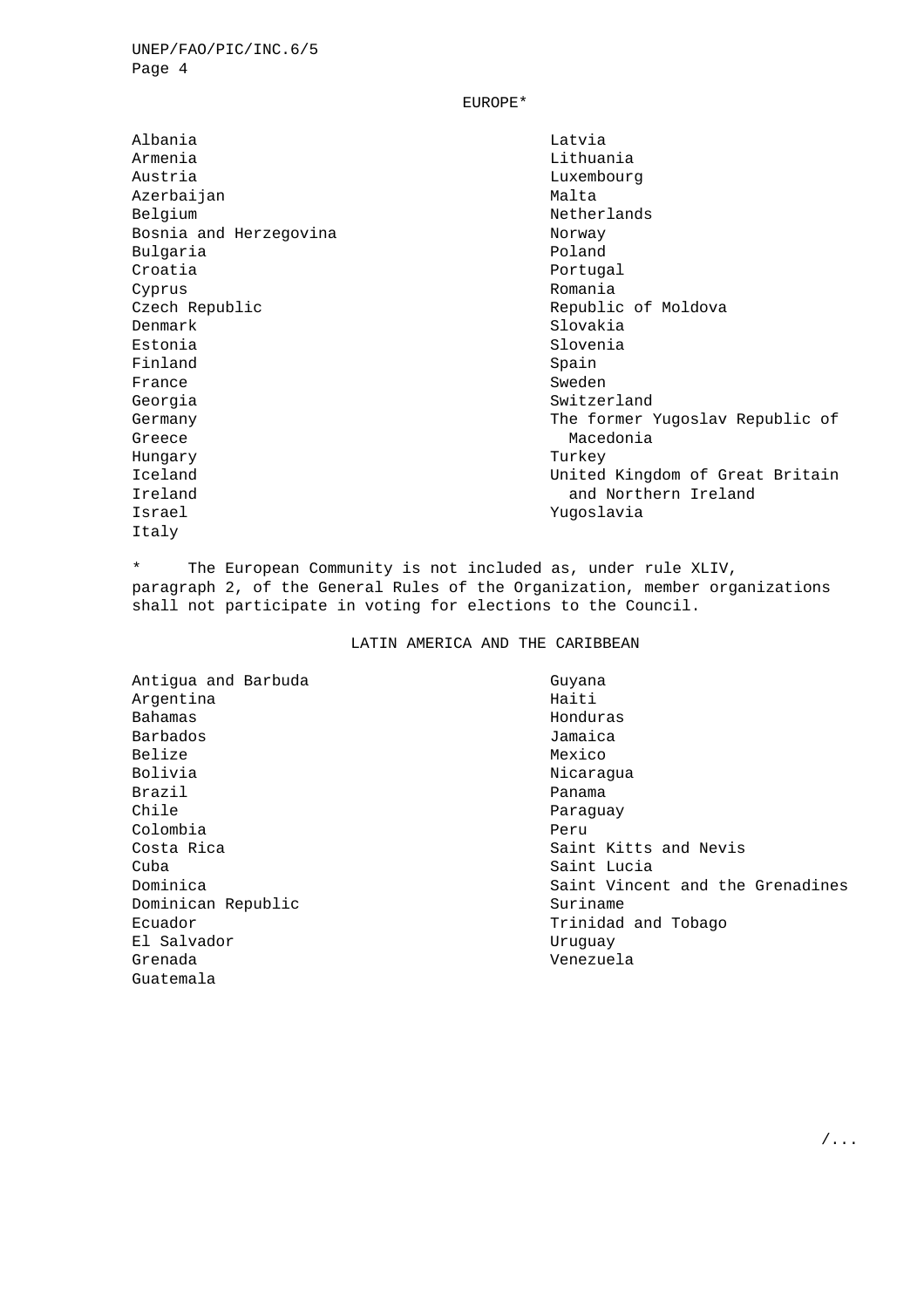NEAR EAST

Afghanistan Bahrain Djibouti Egypt Iran (Islamic Republic of) Iraq Jordan Kuwait Kyrgyzstan Lebanon Libyan Arab Jamahiriya

Oman Qatar Saudi Arabia Somalia Sudan Syrian Arab Republic Tajikistan Turkmenistan United Arab Emirates Yemen

# NORTH AMERICA

Canada United States of America

#### SOUTHWEST PACIFIC

Australia Cook Islands Fiji New Zealand Papua New Guinea

Samoa Solomon Islands Tonga Vanuatu